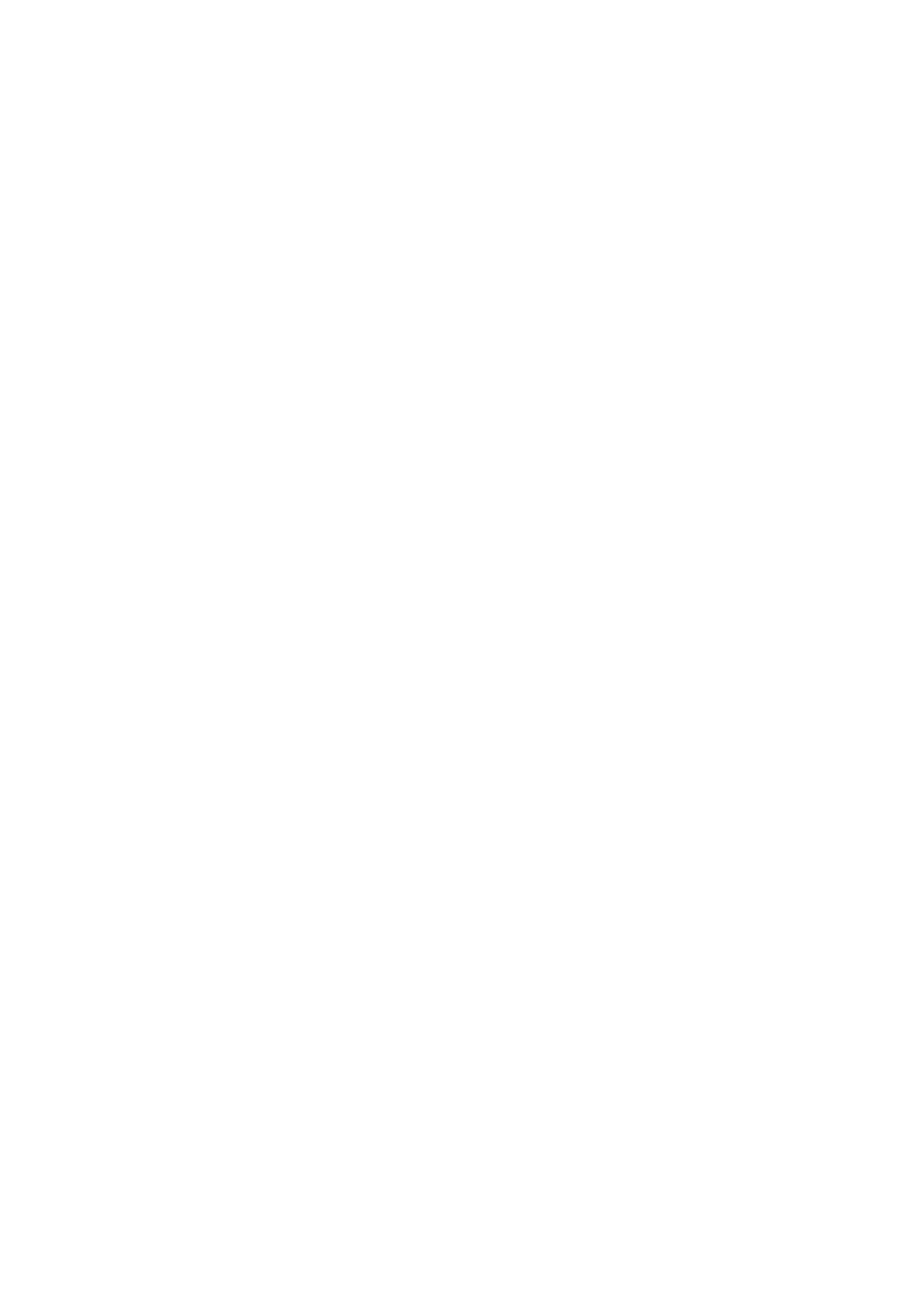

## **1 Welcome**

The Chair opened the meeting and welcomed everyone present.

## **2 Apologies**

Resolution number FR/2022/82 MOVED by Chairperson A Baker, seconded by Member L Soole: **That the Franklin Local Board:**

**a) accept the apology from Member Cole for absence.**

### **CARRIED**

## **3 Declaration of Interest**

There were no declarations of interest.

# **4 Confirmation of Minutes**

Resolution number FR/2022/83

MOVED by Member M Bell, seconded by Member S Druyven:

#### **That the Franklin Local Board:**

**a) confirm the ordinary minutes of its meeting, held on Tuesday, 24 May 2022 as true and correct.**

**CARRIED**

## **5 Leave of Absence**

There were no leaves of absence.

#### **6 Acknowledgements**

**The Franklin Local Board acknowledged this first meeting in our new local board office and the whakawātea (blessing) of the new offices this morning. Representatives of Ngāti Tamaoho, Ngaati te Ata and Ngaati Whanaunga led with support of Auckland Council's Ngā Mātārae. A huge thank you to all the people who brought this together.**

# **7 Petitions**

There were no petitions.

#### **8 Deputations**

There were no deputations.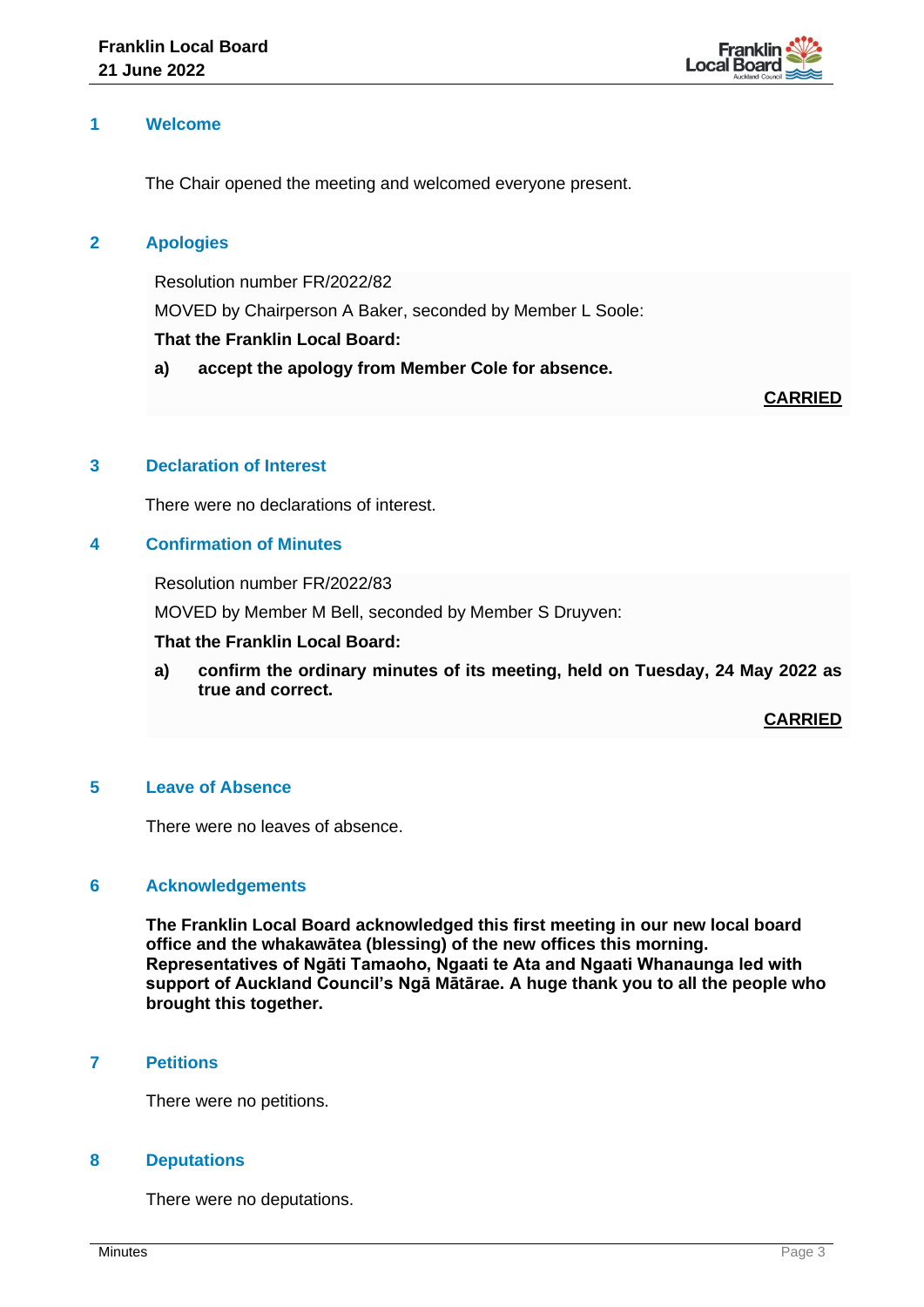

### **9 Public Forum**

There was no public forum.

## **10 Extraordinary Business**

There was no extraordinary business.

## **11 Adoption of the Franklin Local Board Agreement 2022/2023**

Georgina Gilmour, Senior Advisor to the Franklin Local Board introduced this item on behalf of the report author, and Faithe Smith, Lead Financial Advisor, was in attendance.

Resolution number FR/2022/84

MOVED by Chairperson A Baker, seconded by Deputy Chairperson A Fulljames:

#### **That the Franklin Local Board:**

- **a) adopt the local content for the Annual Budget, which includes the Franklin Local Board Agreement 2022/2023, the message from the Chair, and local board advocacy (Attachment A), noting that an updated version was tabled at the meeting with a financial impact statement updated since publication of the agenda.**
- **b) adopt a local fees and charges schedule for 2022/2023 (Attachment B).**
- **c) delegate authority to the Chair to make any final changes to the local content for the Annual Budget 2022/2023 (the Franklin Local Board Agreement 2022/2023, message from the Chair, and local board advocacy).**
- **d) note that the resolutions of this meeting will be reported back to the Governing Body when it meets to adopt the Annual Budget 2022/2023, including each Local Board Agreement, on 29 June 2022.**

## **CARRIED**

#### **Attachments**

A 21 June 2022 Franklin Local Board Agreement 2022/2023

## **12 Franklin Local Board Community Grant Programme 2022/2023**

Ann Kuruvilla, Grants Advisor, was in attendance for this item.

Resolution number FR/2022/85

MOVED by Deputy Chairperson A Fulljames, seconded by Member S Druyven:

#### **That the Franklin Local Board**:

- **a) adopt the Franklin Community Grant Programme 2022/2023 provided in Attachment A to this report with the following amendments:**
	- **i) change the name of the 'Quick Response Grants' round to 'Discretionary Community Grants'**
	- **ii) update the 'Investment Approach' section, changing the maximum for the 'Quick Response' grants (to be known as the 'Discretionary Community Grants' from \$2,000 to \$10,000**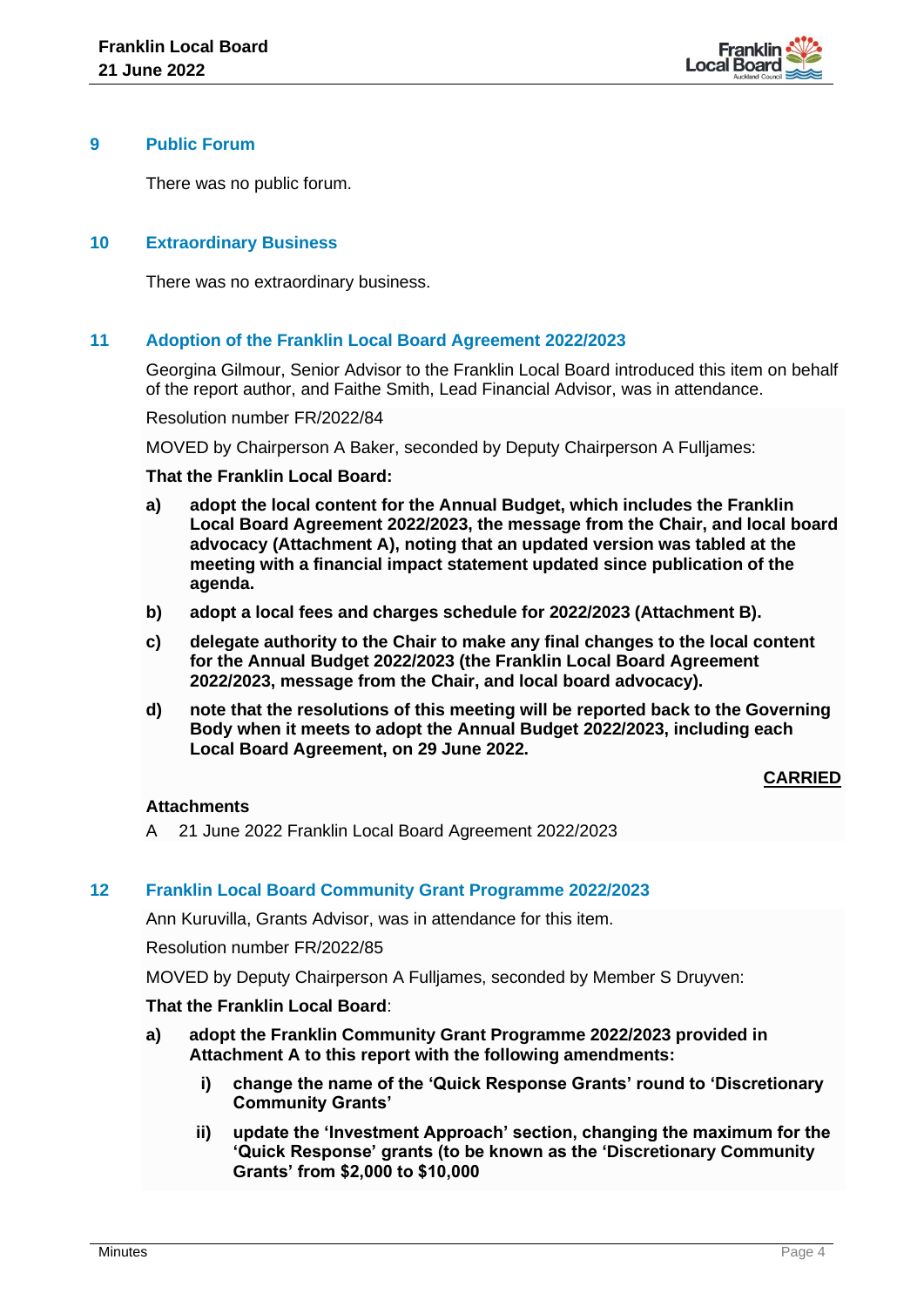

**iii) change Coastal Rescue Fund round application dates from "open 24 April 2023, close 19 May 2023, decision made 27 June 2023, to occur after 1 July 2023" to "open 16 January 2023 (to align with multi-board grant opening), close 24 March 2023 (aligning with community grant closing), decision made 9 May 2023 (aligning with community grant decision-making)"; and 'to occur' should remain at "after 1 July 2023".**

**CARRIED**

## **13 Hūnua Traverse Marketing Strategy**

Jonathan Sudworth was in attendance for this item.

Resolution number FR/2022/86

MOVED by Deputy Chairperson A Fulljames, seconded by Member A Kinzett:

### **That the Franklin Local Board:**

- **a) receive the Hūnua Traverse Marketing Strategy (Attachment A) and logo (Attachment B).**
- **b) approve the proposal to fund the Clevedon Community and Business Association (CCBA) to own, refine and deliver the Hūnua Traverse marketing strategy, including the logo, and to lead development and delivery of a local business leverage programme.**
- **c) approve the proposal to use \$19,605 unspent Hūnua Trail work programme budget, carry-over budget from the 2021/2022 work programme, on the refinement of the Hūnua Traverse marketing strategy, including the logo, to ensure that this aligns with both Destination Clevedon project brand-work and to ensure that the CCBA is enabled to commence work with Ngāi Tai ki Tāmaki, Ngāti Tamaoho, Ngaati Whanaunga and Ngāti Paoa on this refinement without delay.**
- **d) note the board's clear intention that the development of the Hūnua Traverse brand, marketing and local leverage programme should be delivered in a manner that actively engages Ngāi Tai ki Tāmaki, Ngāti Tamaoho, Ngaati Whanaunga and Ngāti Paoa to ensure that these Iwi have the opportunity to influence the development of the Hūnua Traverse product and local outcomes in a way that reflects Te Ao Māori. The board requests that staff reflect this expectation in the development of the CCBA funding agreement (to be reviewed annually and reconfirmed through the annual work programme process).**
- **e) request Tātaki Auckland Unlimited (TAU) support the CCBA in the execution of the funding agreement and support Iwi to influence and leverage benefit from the development of the Hūnua Traverse as a tourism product through the Local Economic Broker programme and through support from specialist TAU departments, including those focussed on facilitating Māori outcomes.**

**CARRIED**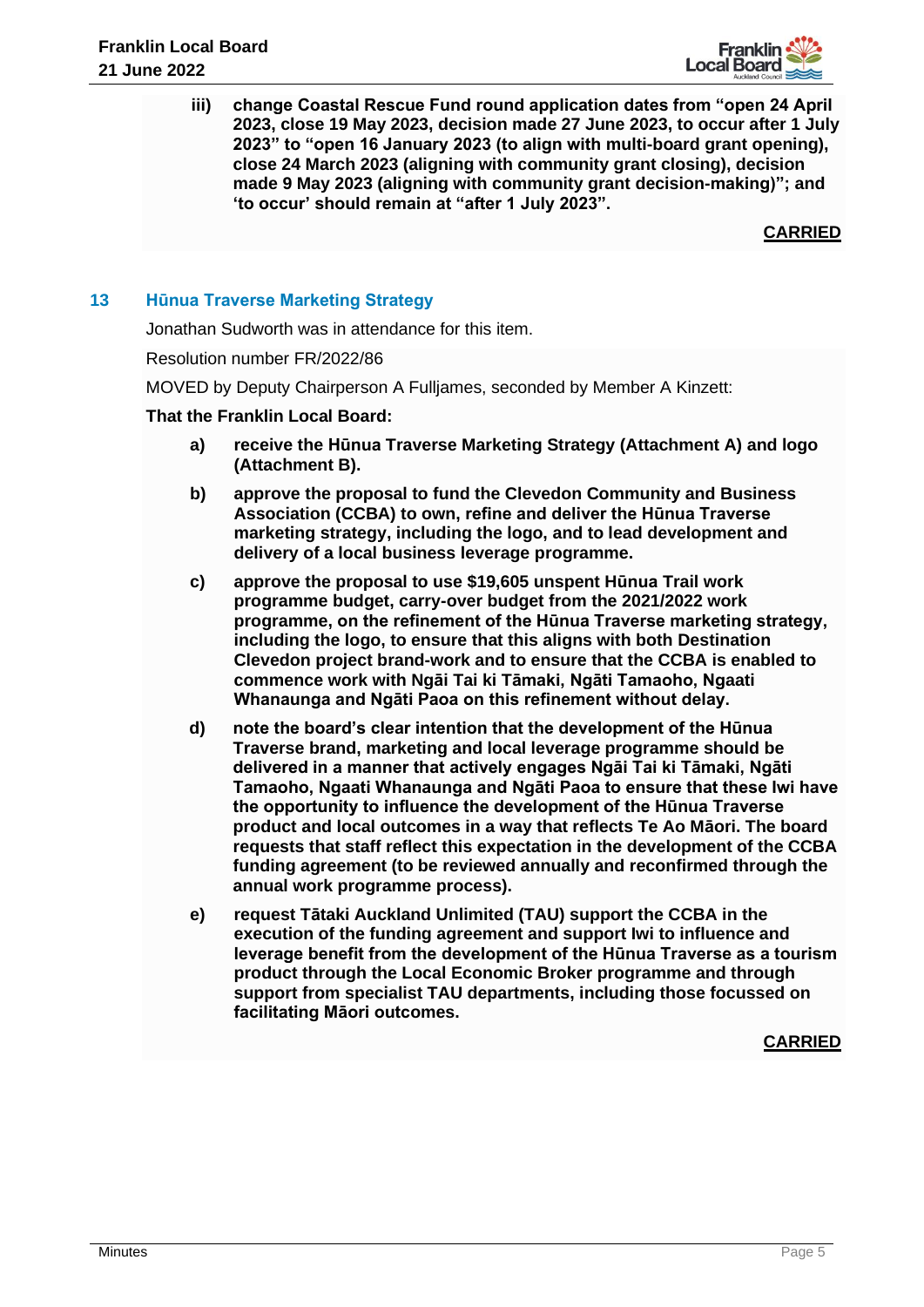

**14 Local board feedback on the council's preliminary response to the National Policy Statement on Urban Development 2020 and the Resource Management (Enabling Housing Supply and Other Matters) Amendment Act 2021**

Craig Cairncross, Team Leader Planning Central/South was in attendance for this item.

Resolution number FR/2022/87

MOVED by Chairperson A Baker, seconded by Member S Druyven:

#### **That the Franklin Local Board:**

- **a) note the council's preliminary response to the National Policy Statement on Urban Development 2020 and the Resource Management (Enabling Housing Supply and Other Matters) Amendment Act 2021**
- **b) note the feedback received from Aucklanders on the council's preliminary response during the three-week public consultation in April and May 2022**
- **c) provide feedback on the council's preliminary response, to be considered by the Planning Committee in preparation of the proposed intensification plan change for notification in August 2022 as outlined in the attachment -** *Franklin*  Local Board feedback on the council's preliminary response to the National *Policy Statement on Urban Development 2020 and the Resource Management (Enabling Housing Supply and Other Matters) Amendment Act 2021*

#### **CARRIED**

## **Attachments**

A 21 June 2022 Franklin Local Board feedback on the council's preliminary response to the National Policy Statement on Urban Development 2020 and the Resource Management (Enabling Housing Supply and Other Matters) Amendment Act 2021

#### **15 Local board feedback on proposed supporting plan changes to accompany the Medium Density Residential Standards and National Policy Statement on Urban Development plan change**

Craig Cairncross, Team Leader Planning Central/South was in attendance for this item.

Resolution number FR/2022/88

MOVED by Chairperson A Baker, seconded by Member A Kinzett:

#### **That the Franklin Local Board:**

- **a) note the content outlined in the agenda report relating to the development of draft plan changes and variations to the Auckland Unitary Plan to be considered for notification at the August 2022 Planning Committee meeting, together with the Intensification Planning Instrument on medium density residential standards and implementing Policies 3 and 4 of the National Policy Statement on Urban Development 2020**
- **b) provide the following general feedback to inform Planning Committee decision-making so that decisions reflect the needs of rural and isolated Aucklanders as well as those in urban areas:**
	- **i) the National Policy Statement on Urban Development, and Auckland Council's response approach does not adequately recognise that large parts of Auckland do not have public transport options independent of roads and cars**
	- **ii) rural communities need to travel to public transport nodes by private vehicle so providing roads with sufficient width to enable parking is essential. Resident parking requirements and commuter requirements are likely to overlap in centres like Pukekohe,**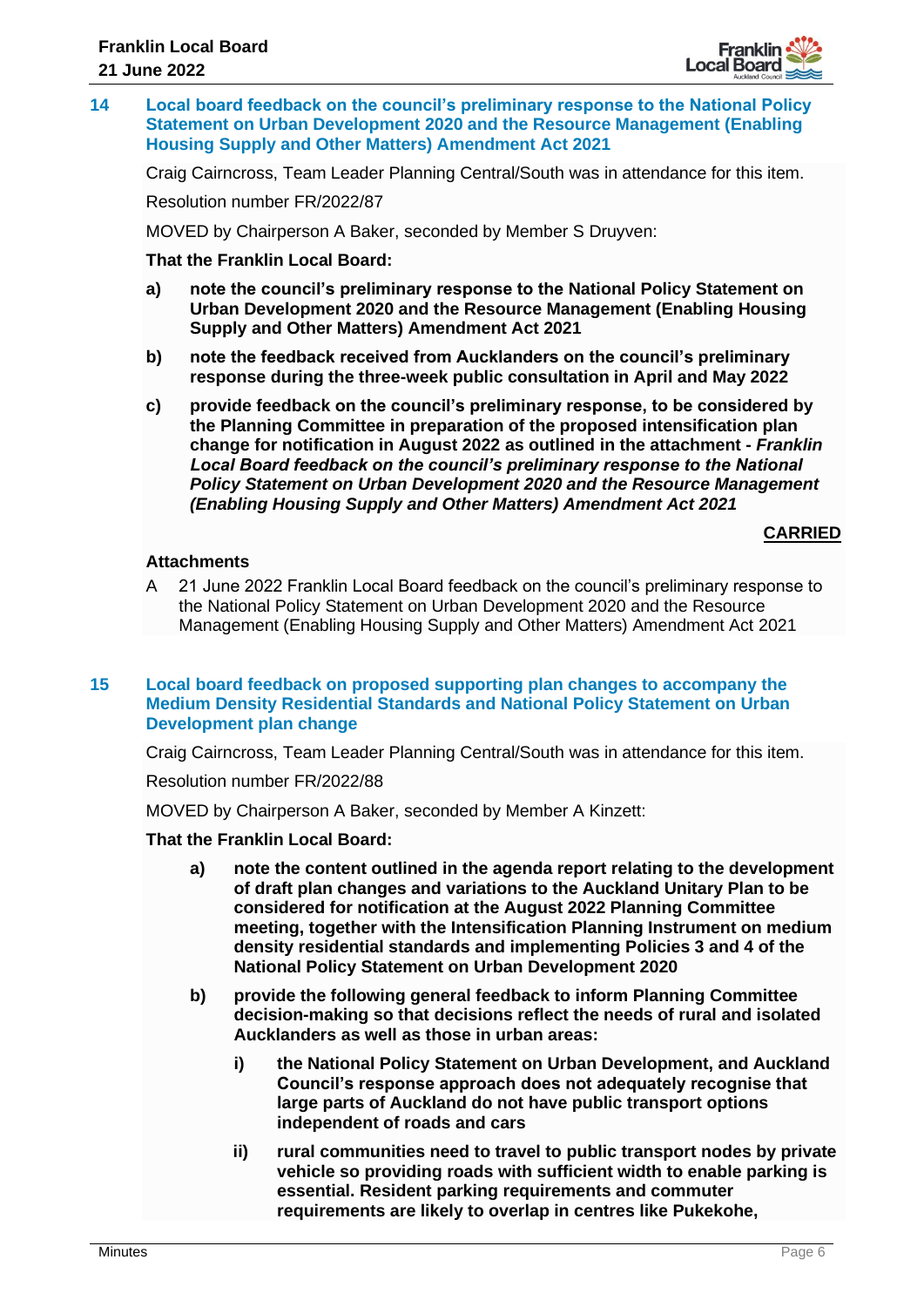

**Beachlands, Papakura, Takaanini, and in the near future, in Paerata and Drury**

- **iii) need to retain free public parking in town centres like Pukekohe, Waiuku and Beachlands so that locals outside a walking distance can visit and do business, so that locals are not forced to travel further distances in vehicles to shop and work i.e. large shopping centres that offer free private parking. This is an issue of local economic prosperity**
- **iv) suggest that development around transport hubs, in the city centre, metropolitan centres and town centres should require development of or improvements to footpath and cycling connections at the cost of the developers to encourage and improve walking and cycling and accessibility (for those in wheelchairs, using prams and other nonvehicle transport). Paths should be a minimum of 3m width and connect to existing pathways even if this is slightly beyond their development boundaries.**
- **v) the provision of electric vehicle charging is inadequate. The policy and Auckland's response does not recognise that households outside of central urban centres are likely to need more than one vehicle per household if they are to access work, recreational facilities and social services, including healthcare. The approach relies too heavily on the market to provide adequate and practical charging facilities for an environment unsupported by alternative transport options**
- **vi) suggest fast charging requirements be included**
- **vii) concerned that the market will not adequately allow for sufficient, safe and practical alternative transport (bikes, mobility scooters, pushchairs etc) storage options, and this should be a planning requirement i.e. that storage should be accessible, secure, under cover and out of sight.**
- **c) provide the following specific feedback on the agenda report to inform Planning Committee decision-making as outlined in the tabled document –** *Specific Franklin Local Board feedback on proposed supporting plan changes to accompany the Medium Density Residential Standards and National Policy Statement on Urban Development plan change*

# **CARRIED**

## **Attachments**

A 21 June 2022 Franklin Local Board meeting- Specific Franklin Local Board feedback on proposed supporting plan changes to accompany the Medium Density Residential Standards and National Policy Statement on Urban Development plan change

## **16 Consideration of Extraordinary Items**

There was no consideration of extraordinary items.